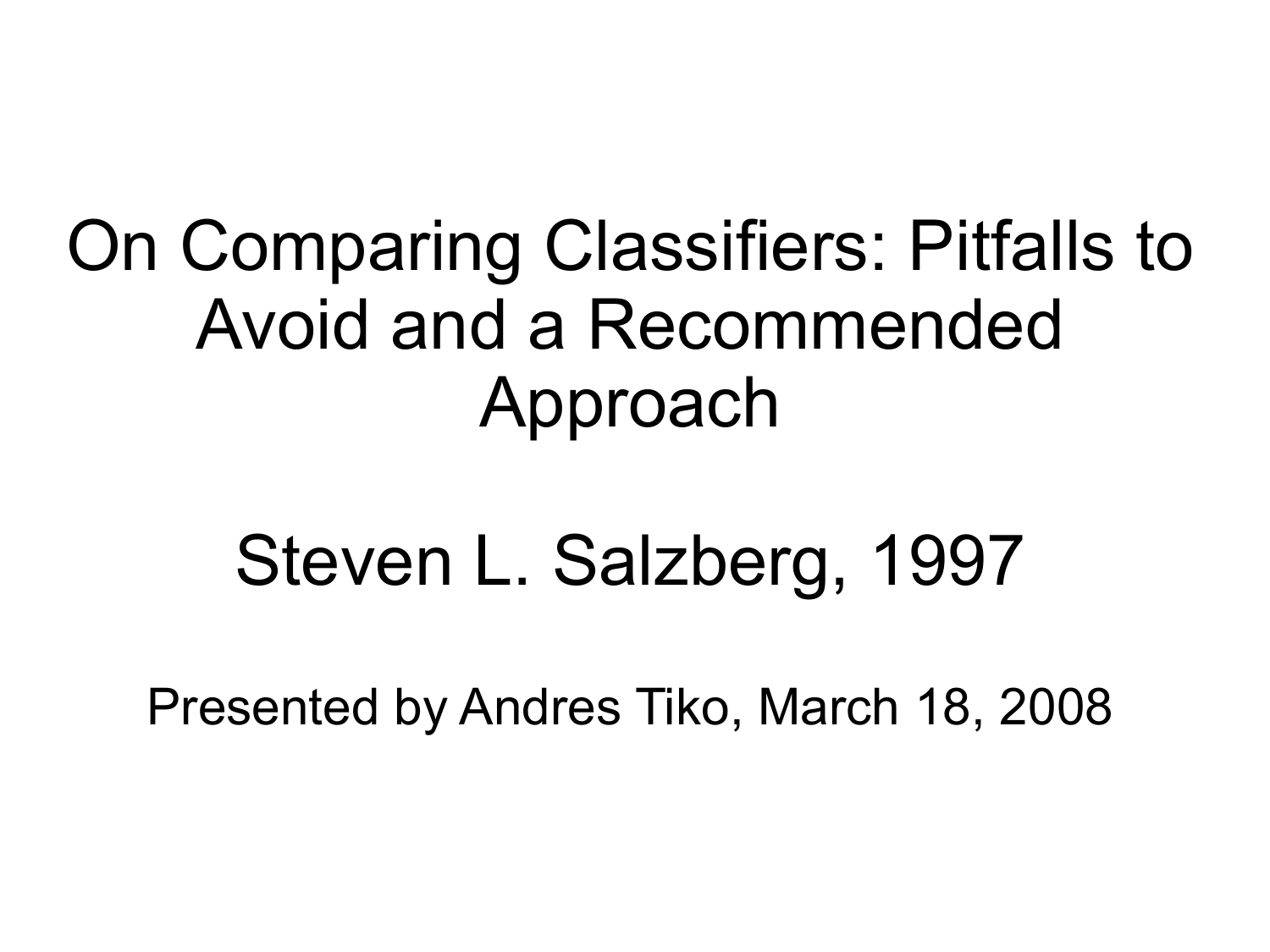### **Classifiers**

- A Classifier is a mapping from a feature space X to a discrete set of labels Y.
- Many types of algorithms:
	- Nearest neigbour methods
	- Decision trees
	- Error back propagation
	- Reinforcement learning
	- Rule learning
	- etc.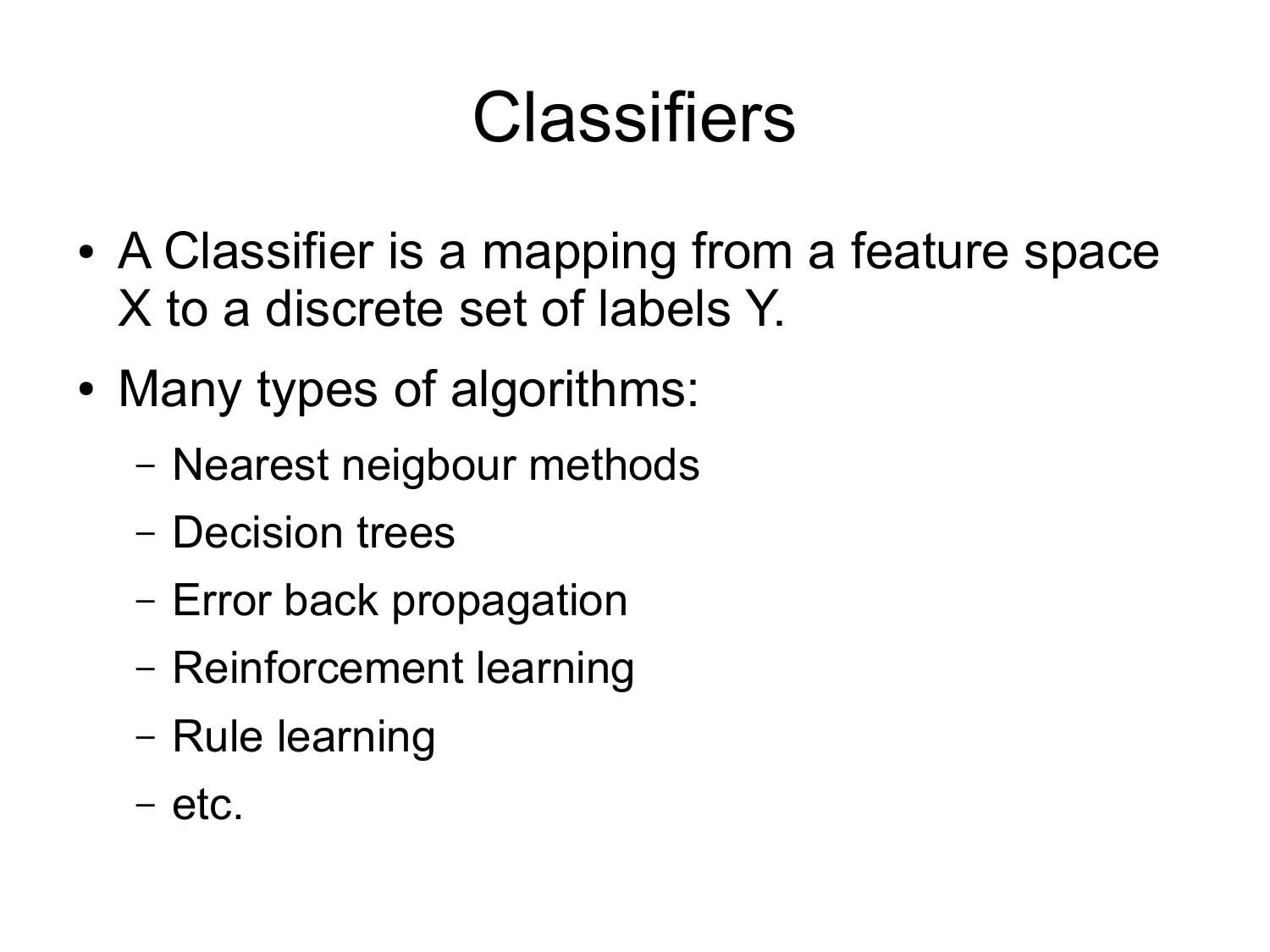# How to choose the algorithm?

- Public databases:
	- UC Irvine repository of machine learning databases <http://archive.ics.uci.edu/ml/>
- Easy to compare algorithms
- Overreliance on public datasets makes it difficult to produce major new results.
- Many statistically invalid comparisons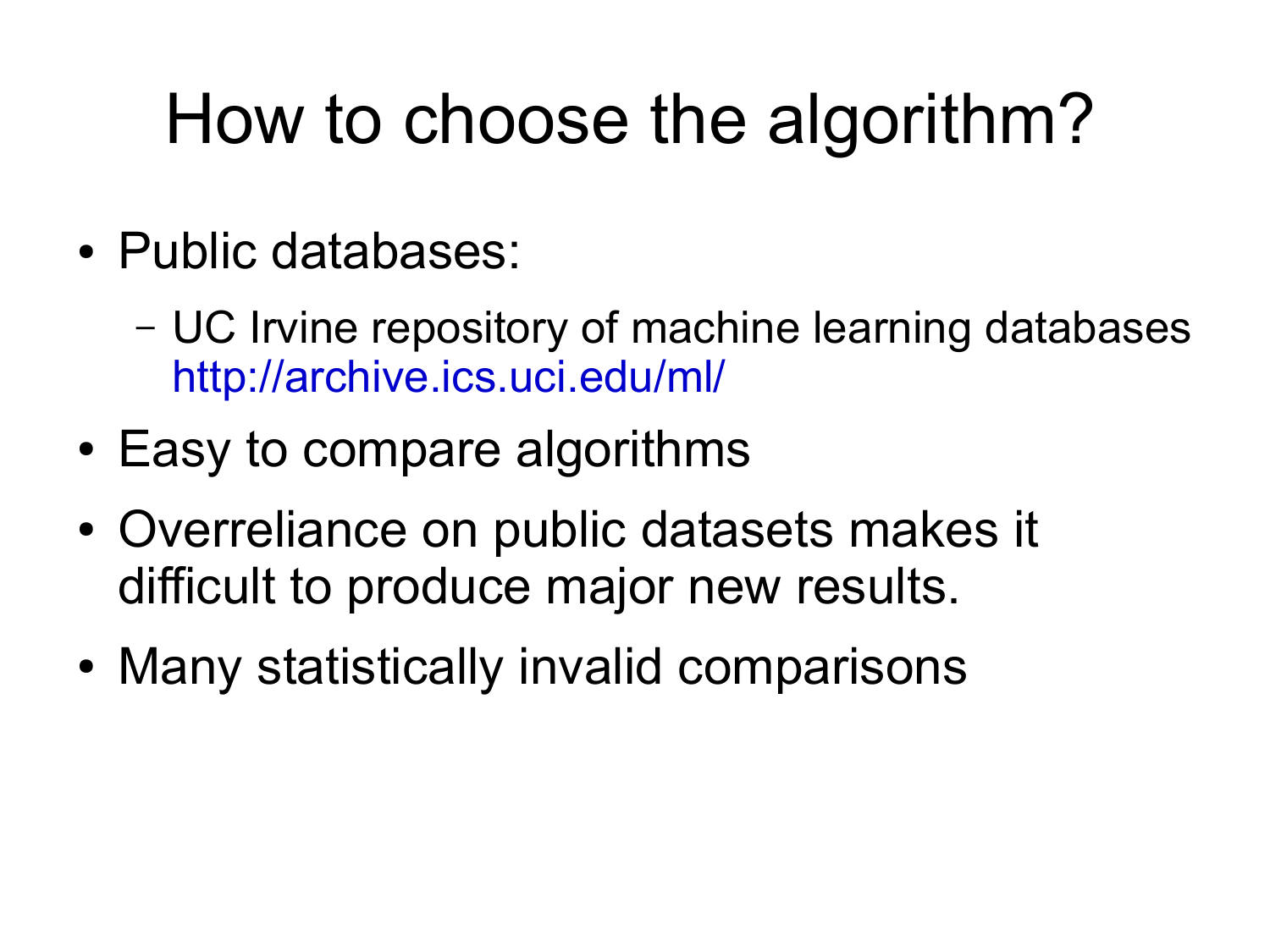# Comparing algorithms

- Studies have shown that comparisons are usually not good enough
	- 29% of nearly 200 new algorithms were not evaluated on any real problem
	- Only 8% were compared to more than one alternative on real data
	- Only 3 out of 43 studies in leading journals used a separate data set for parameter tuning
- Many of the reported results might be overly optimistic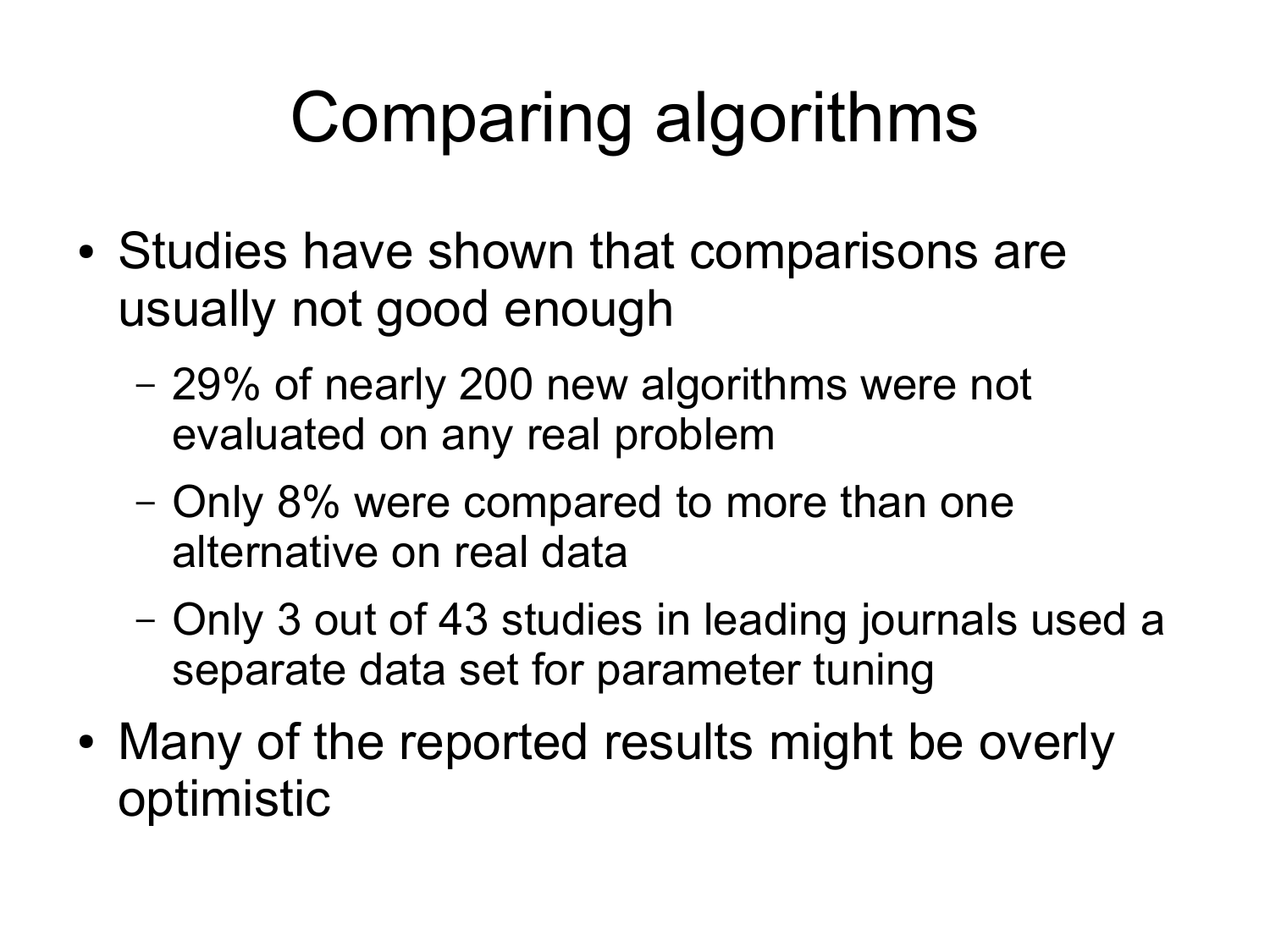## Statistical Validity

- p-value is the probability that a result occurred by chance, under the null hypothesis.
- The multiplicity effect:
	- 154 variations in a study were compared to a default classifier, differences reported as significant if p-value  $< 0.05$
	- But expected number of "significant" results is  $154 * 0.05 = 7.7$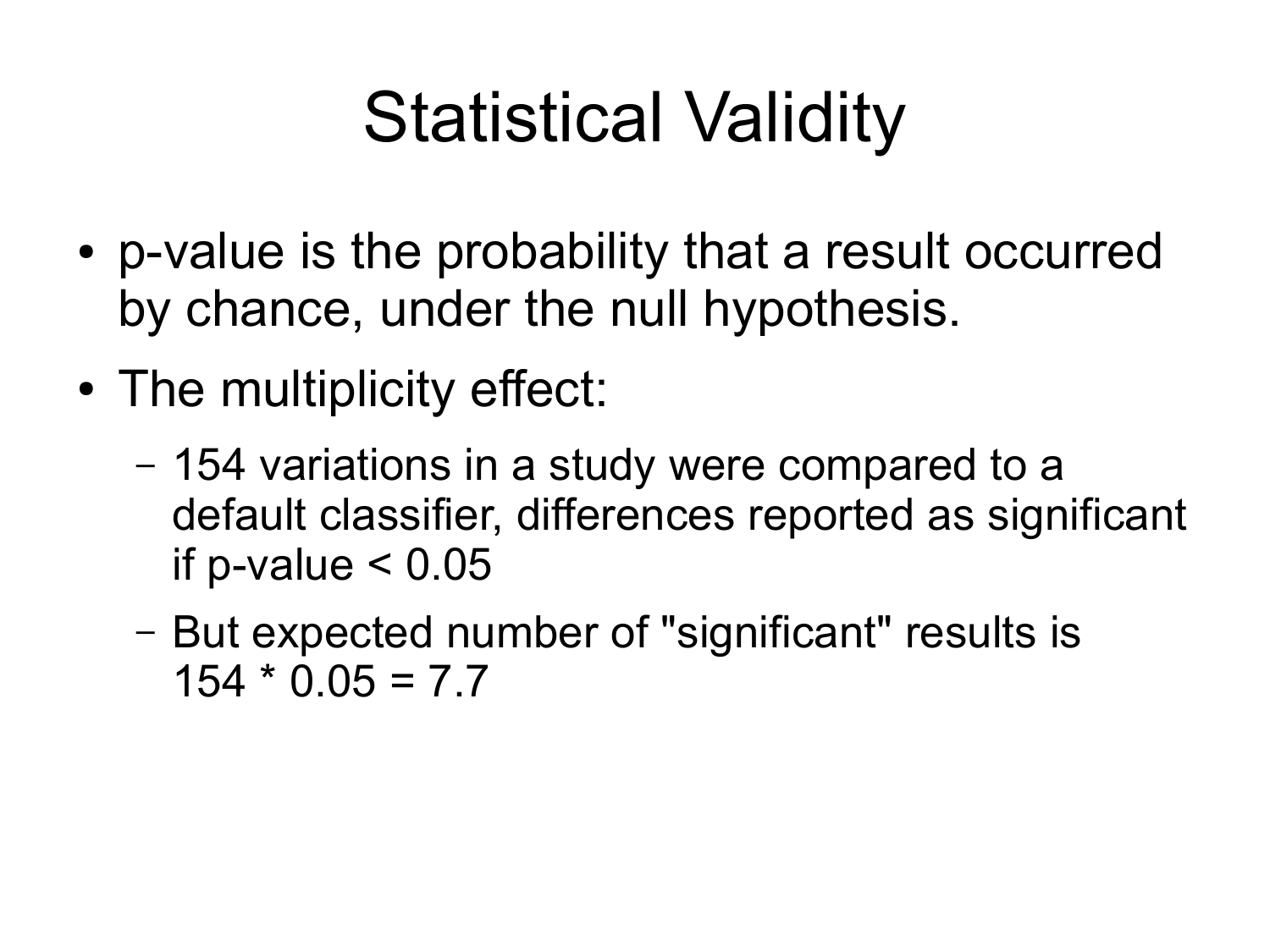- $\cdot$  Let a be the probability that if no differences exist among our algorithms, we will make at least one mistake.
- For each experiment, let the nominal significance level be α\*. Then the chance of making the right conclusion for one experiment is  $1 - \alpha^*$ .
- For n independent experiments  $(1 \alpha^*)^n$
- A set of different algorithms compared on the same test data are clearly not independent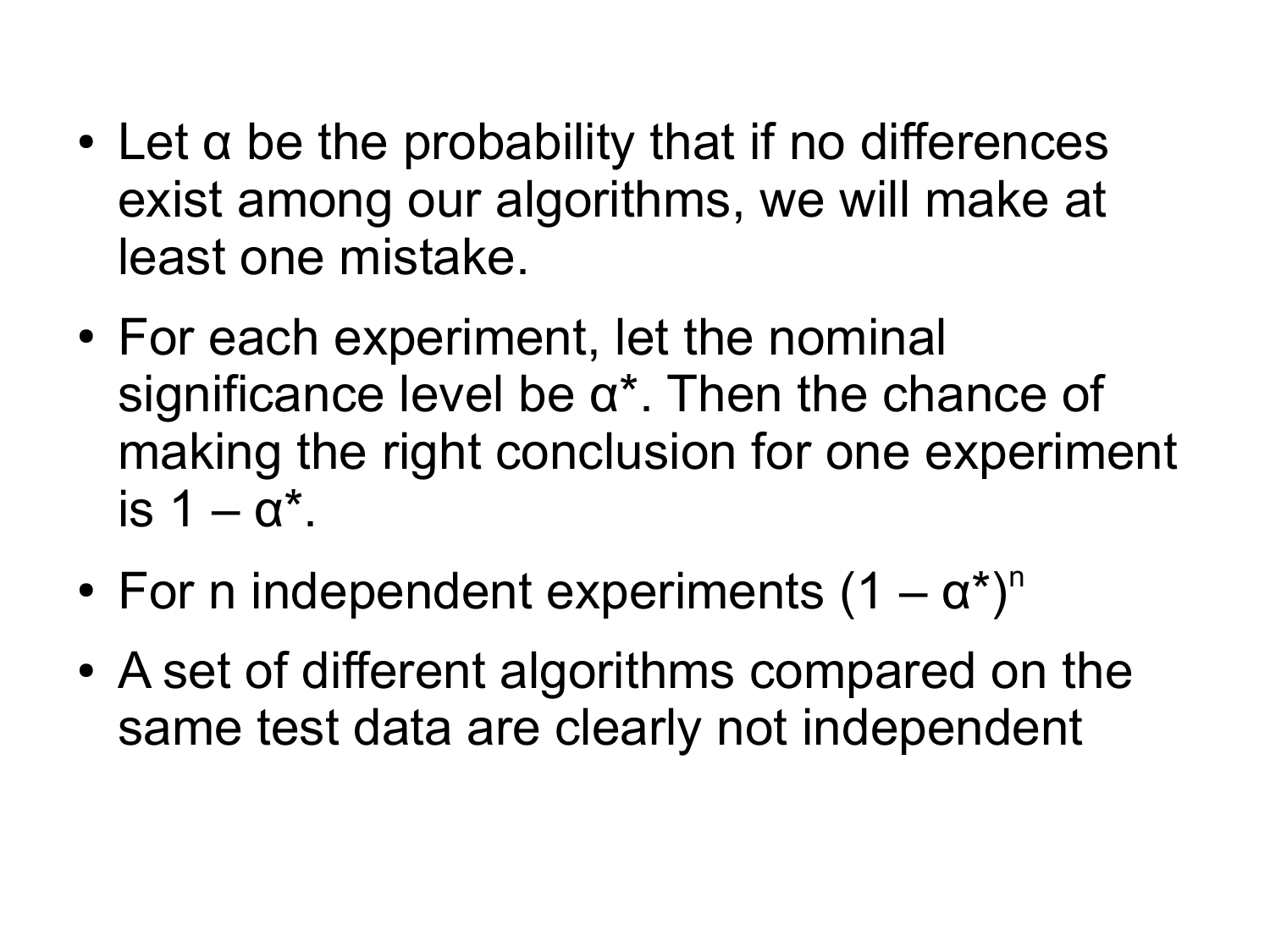- Suppose that no real differences exist among the algorithms being tested. Then the chance that we will make at least one mistake is  $\alpha = 1 - (1 - \alpha^*)^n$
- $\cdot$  For  $\alpha^* = 0.05$   $\alpha = 0.9996!$
- The Bonferroni adjustment:

 $- \alpha = 1 - (1 - \alpha^*)^{154} \leq 0.05 \rightarrow \alpha^* \leq 0.0003$ 

- Many researchers still use a simple t-test, which is simply the wrong test for such a comparison (assumes that the test sets are independent)
- The whole framework of using alpha levels and p-values has been questioned when more than two hypotheses are under consideration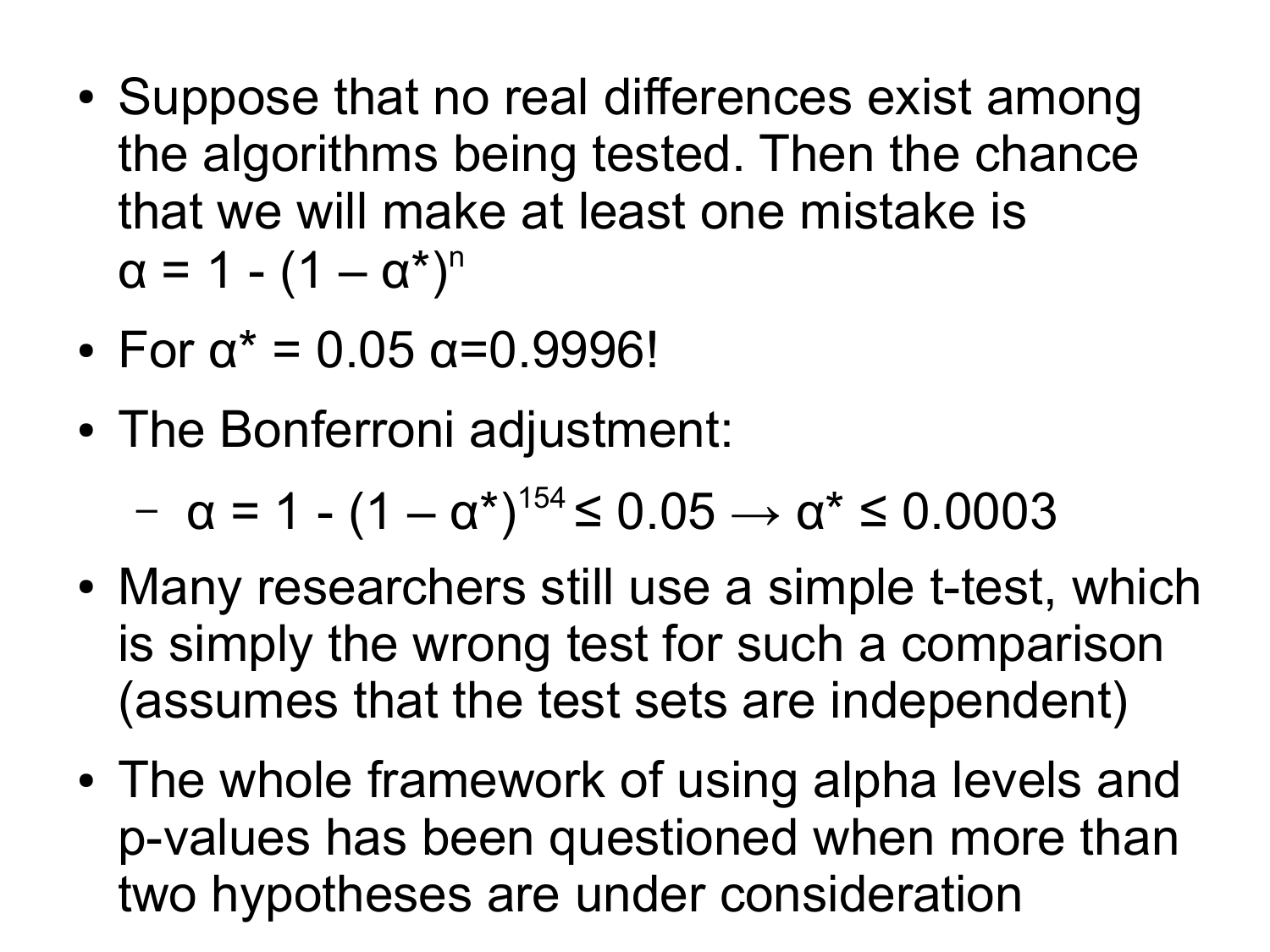### Alternative Statistical Tests

- The experimental design cited above only considers overall accuracy.
- A simple (but better) test could compare the percentage of times  $A > B$  vs  $B > A$ .
- Then use a binomial test for the comparison (with possible Bonferroni adjustment).
- Alternatively use random distinct samples for each algorithm and compare with ANOVA.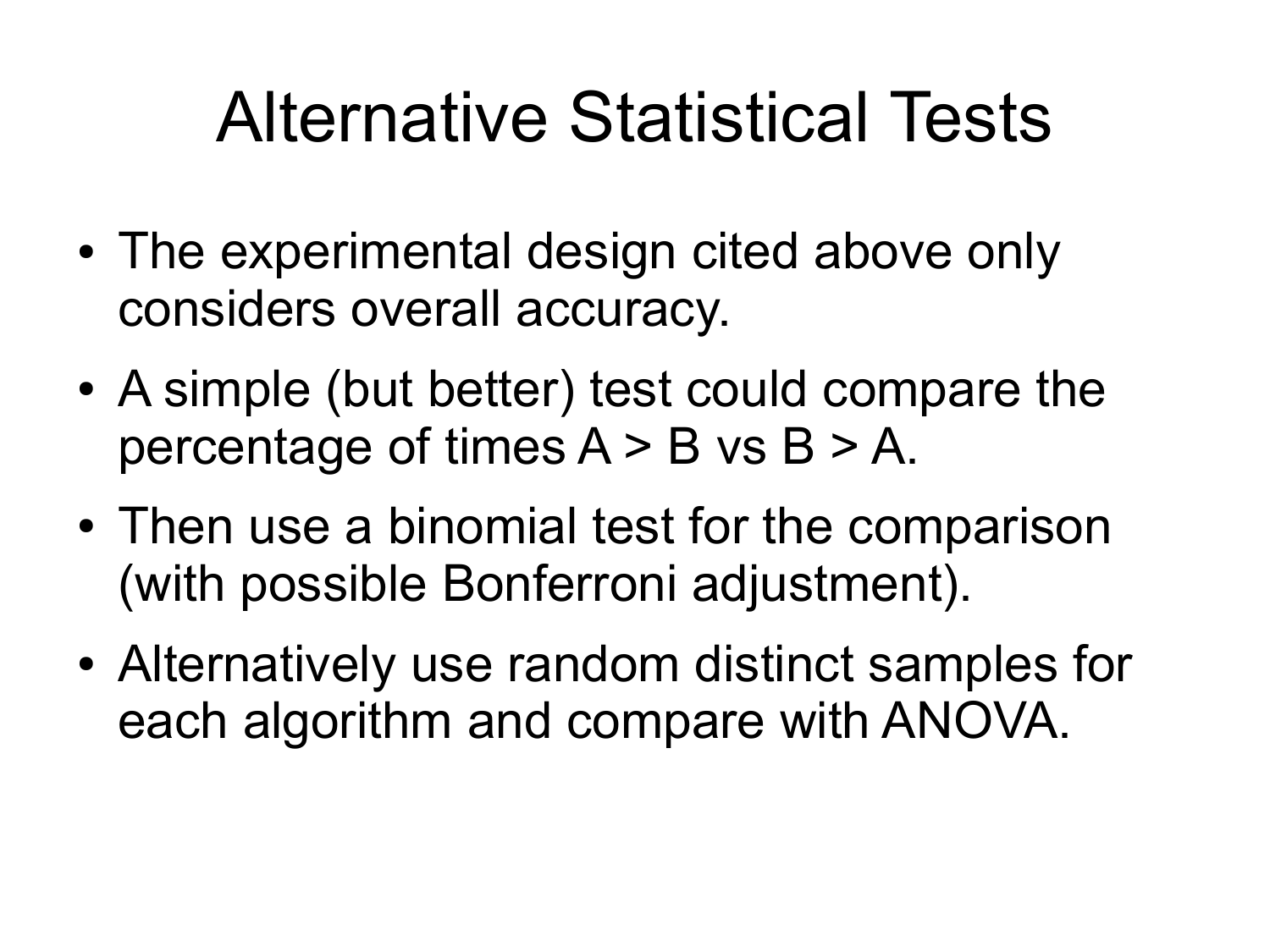#### A Simple Example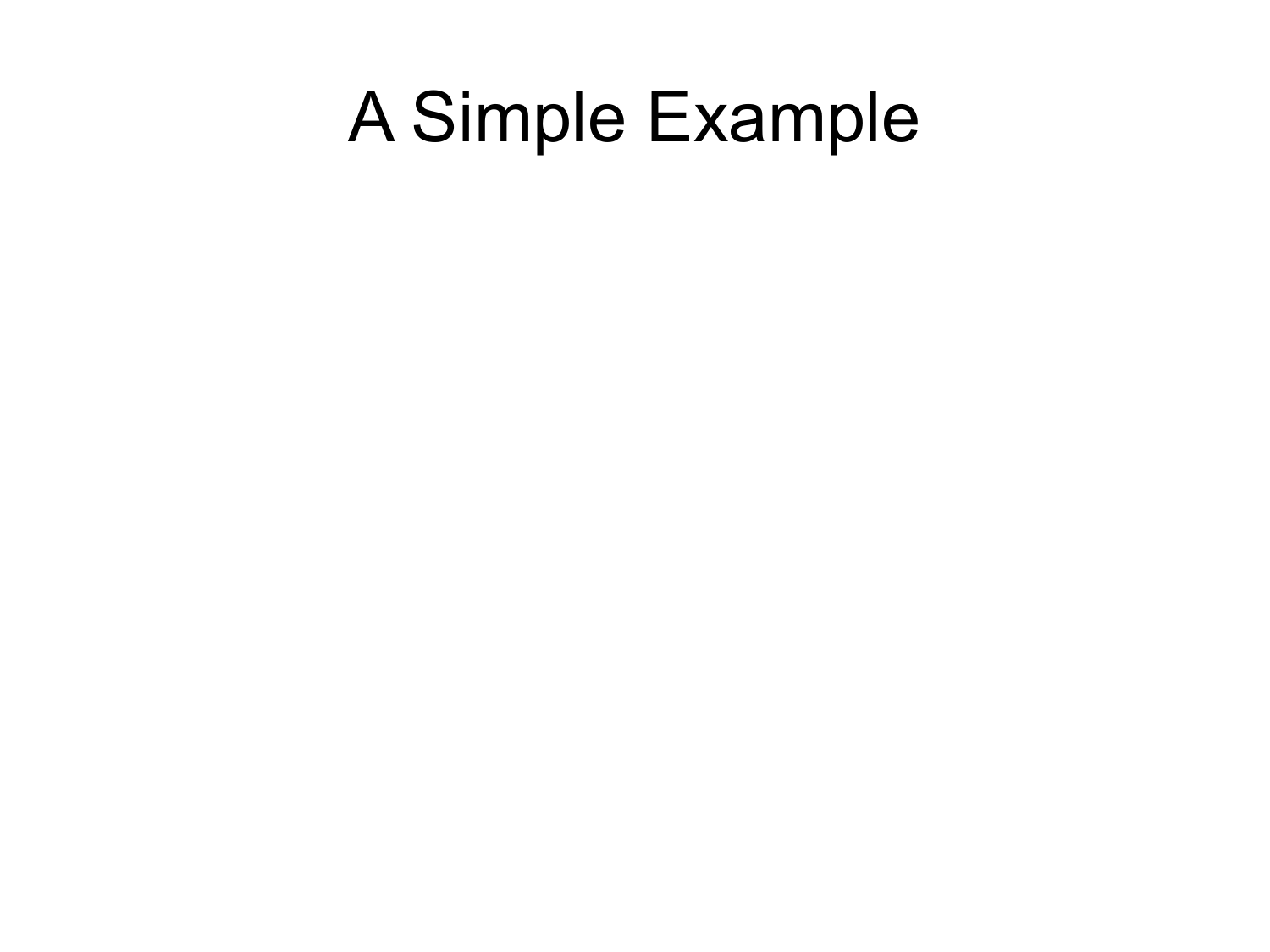## Community Experiments

- The problem is even worse.
- Substantial danger that published results will be mere accidents of chance.
- 100 people study A and B which in fact have the same accuracy.
- We expect 5 of them to get results that are statistically significant at the  $p \le 0.05$  level.
- Duplication of results requires new data, but benchmark databases are normally static.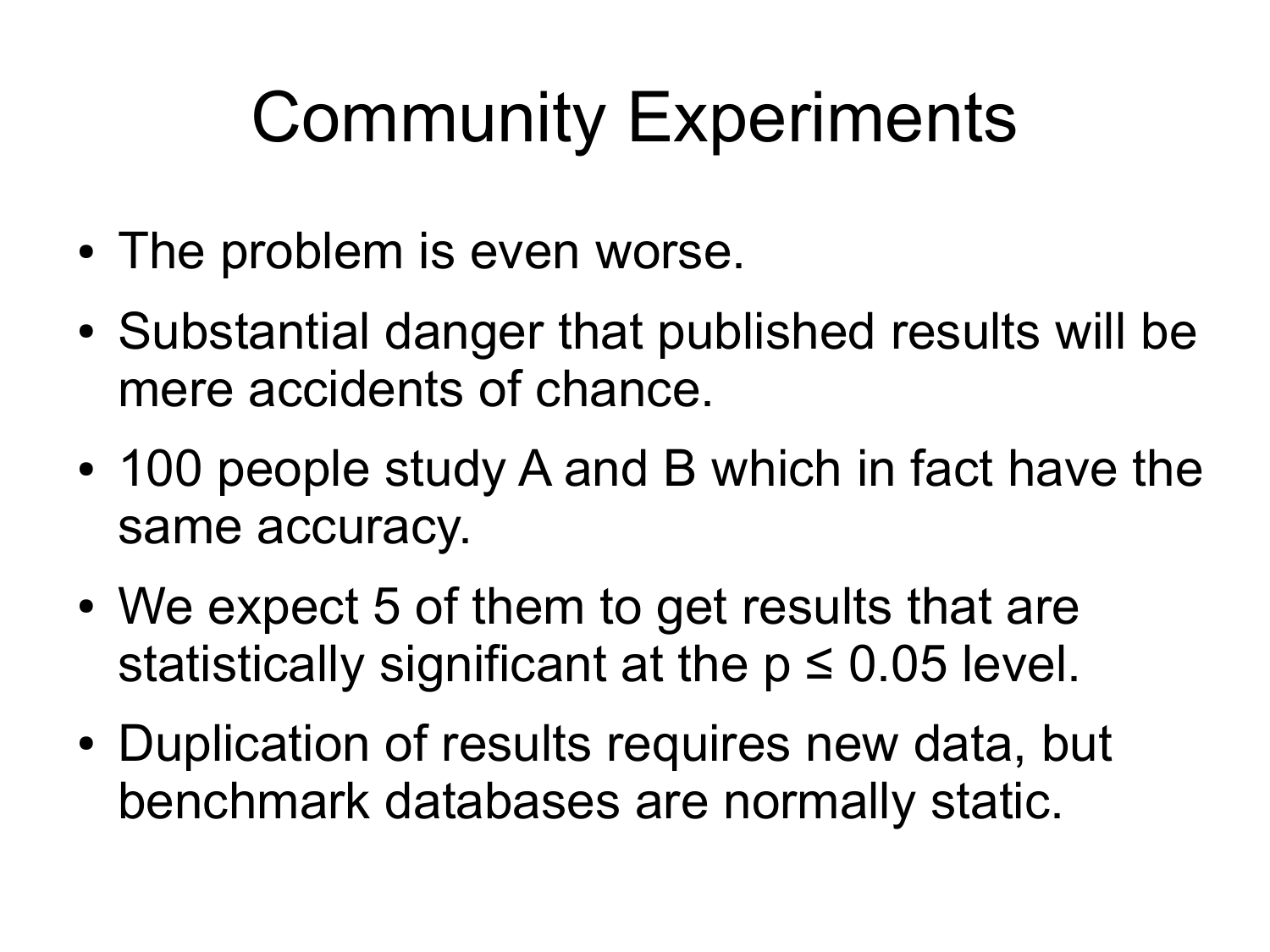## Repeated tuning

- Many researchers tune their algorithms repeatedly to make them perform optimally on at least some datasets.
- Every adjustment should be considered a separate experiment.
- 10 different combinations of parameters  $\rightarrow$ p-values would have to be 10 times smaller
- Problems with already tuned algorithms.
- The use of cross validation allows to perform virtually unlimited tuning – tune before testing.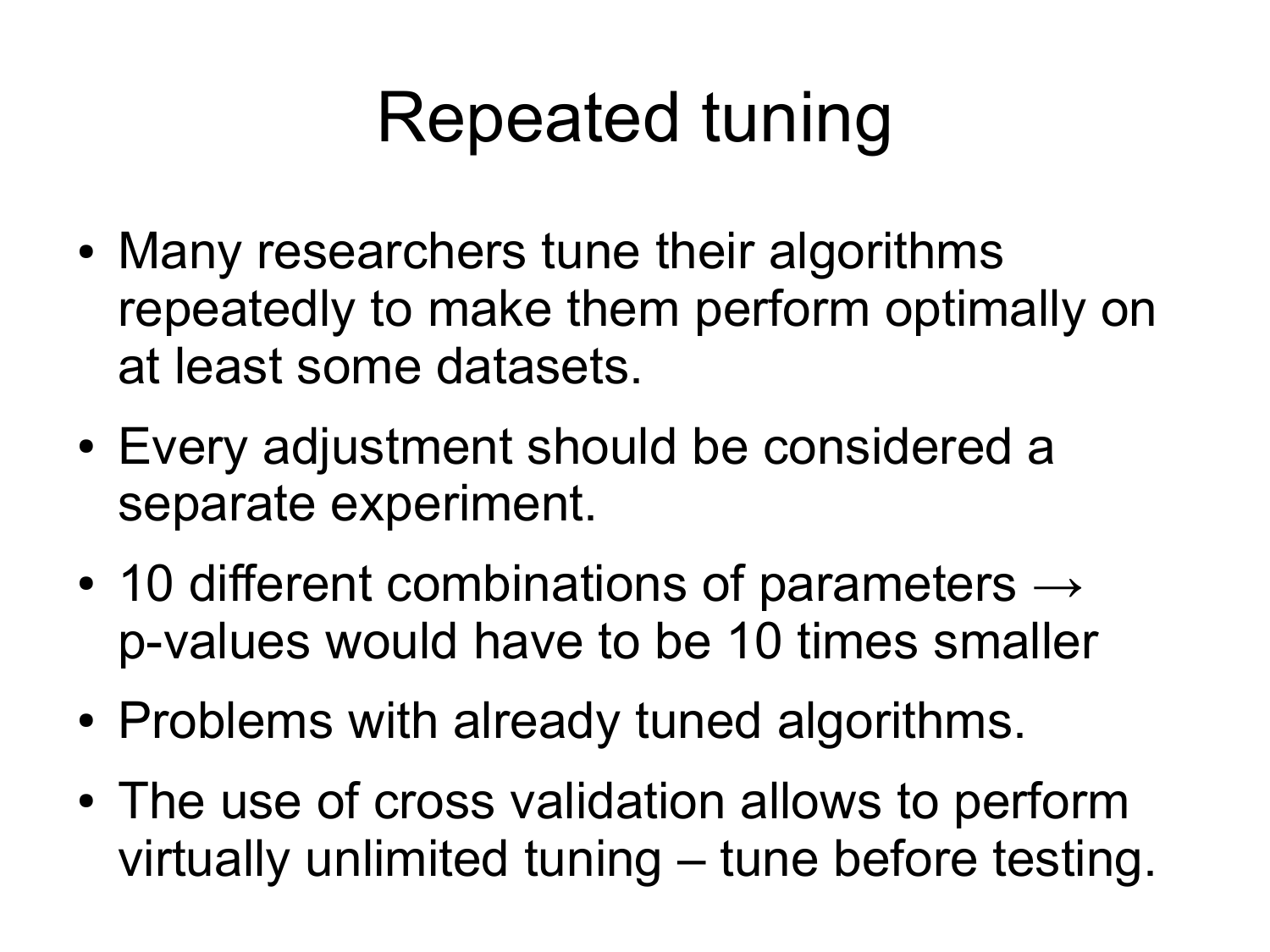## Generalizing results

- Common approach is to pick several datasets from the UCI repository.
- Cannot necessarily make more general claims, because UCI is not a representative sample of all problems
- Actually quite limited with many easily classifiable problems
- Algorithms designed with the datasets in mind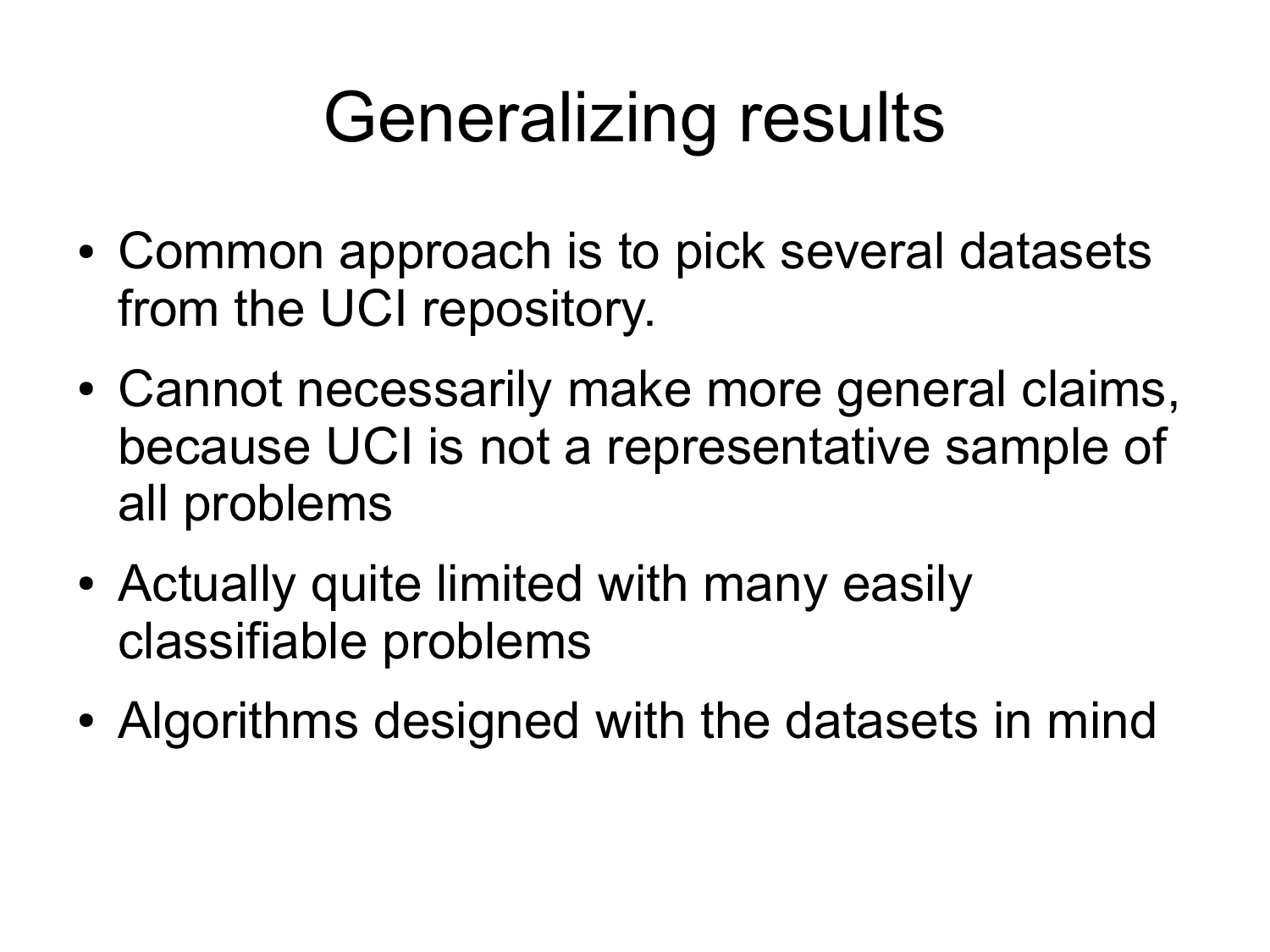### A Recommended Approach

- Choose other algorithms to include in the comparison. Make sure to include the algorithm that is most similar to the new algorithm.
- Choose a benchmark data set that illustrates the strength of new algorithm.
- Divide the data into k subsets for cross validation. A typical  $k = 10$ . For a small set, it may be better to choose a larger k.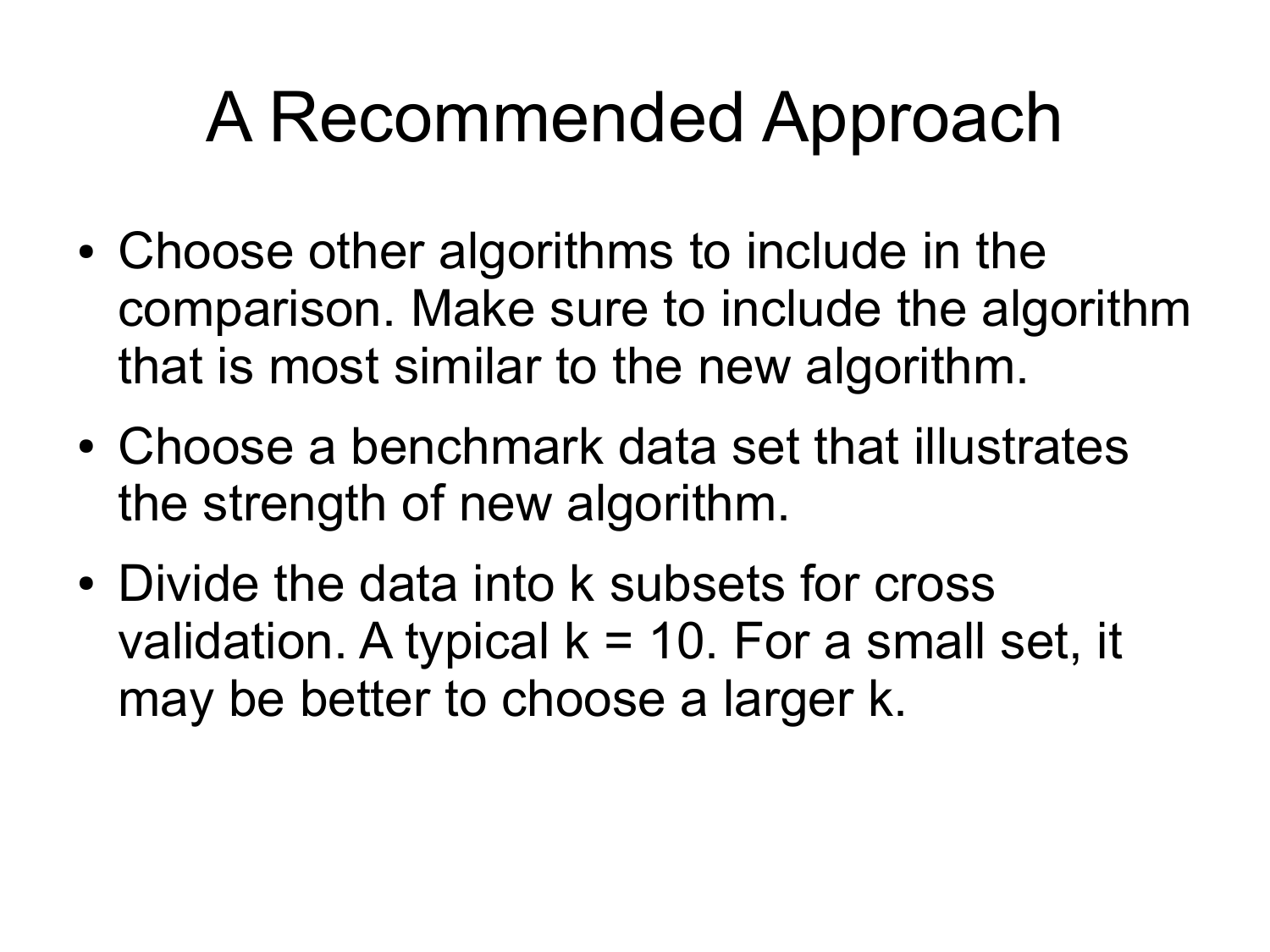## A Recommended Approach

- Run a cross-validation as follows:
	- For each of the k subsets of the data set D, create a training set  $T = D - k$ .
	- Divide each training set into two smaller subsets, T1 and T2. T1 will be used for training, and T2 for tuning.
	- Once the parameters are optimized, re-run training on the larger set T.
	- Finally, measure accuracy on k.
	- Overall accuracy is averaged across all k partitions.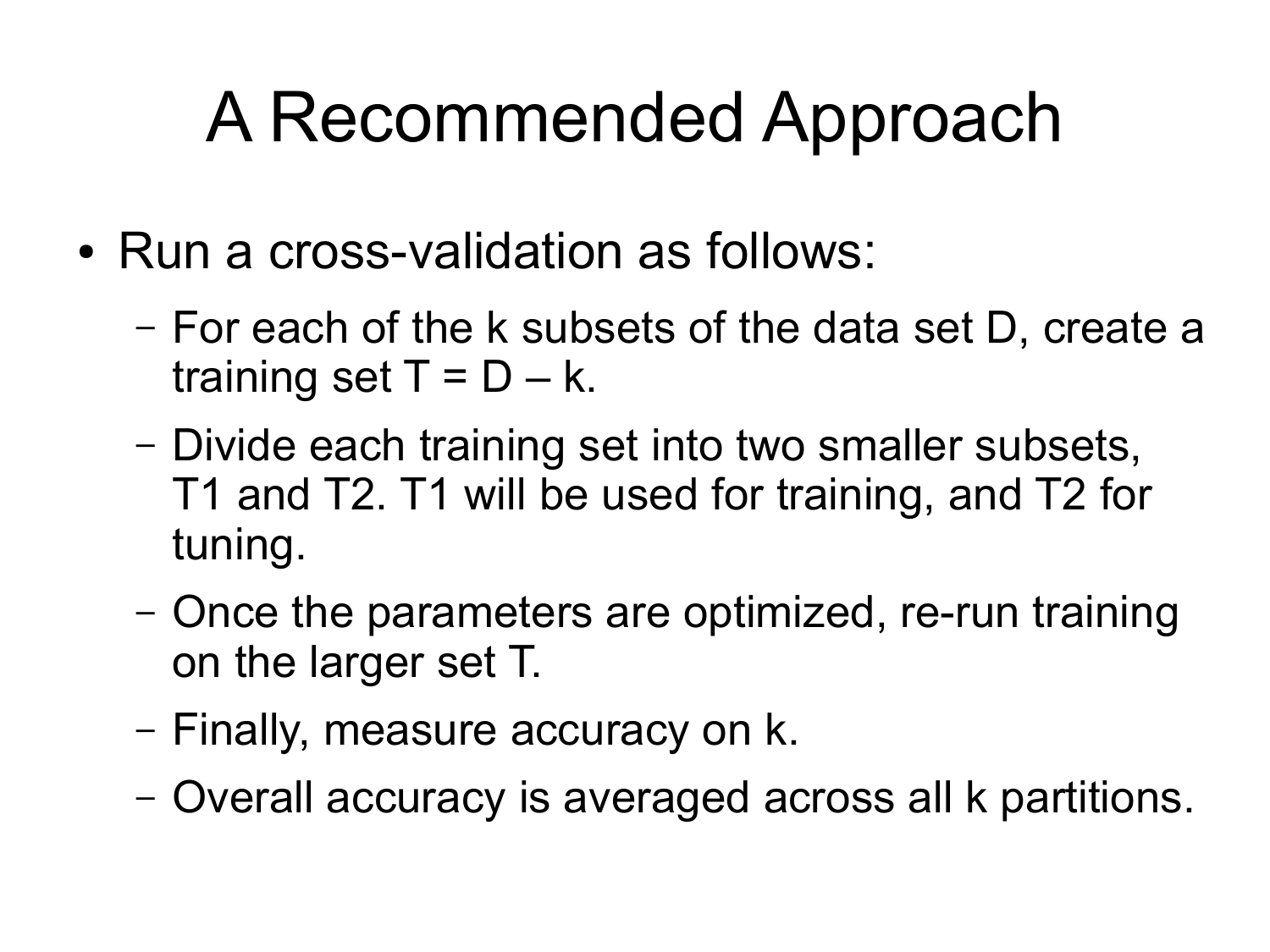### A Recommended approach

- To compare algorithms, use binomial test described before or the McNemar variant on that test.
- The above procedure applies to a single dataset. Use Bonferroni adjustment for multiple data sets.